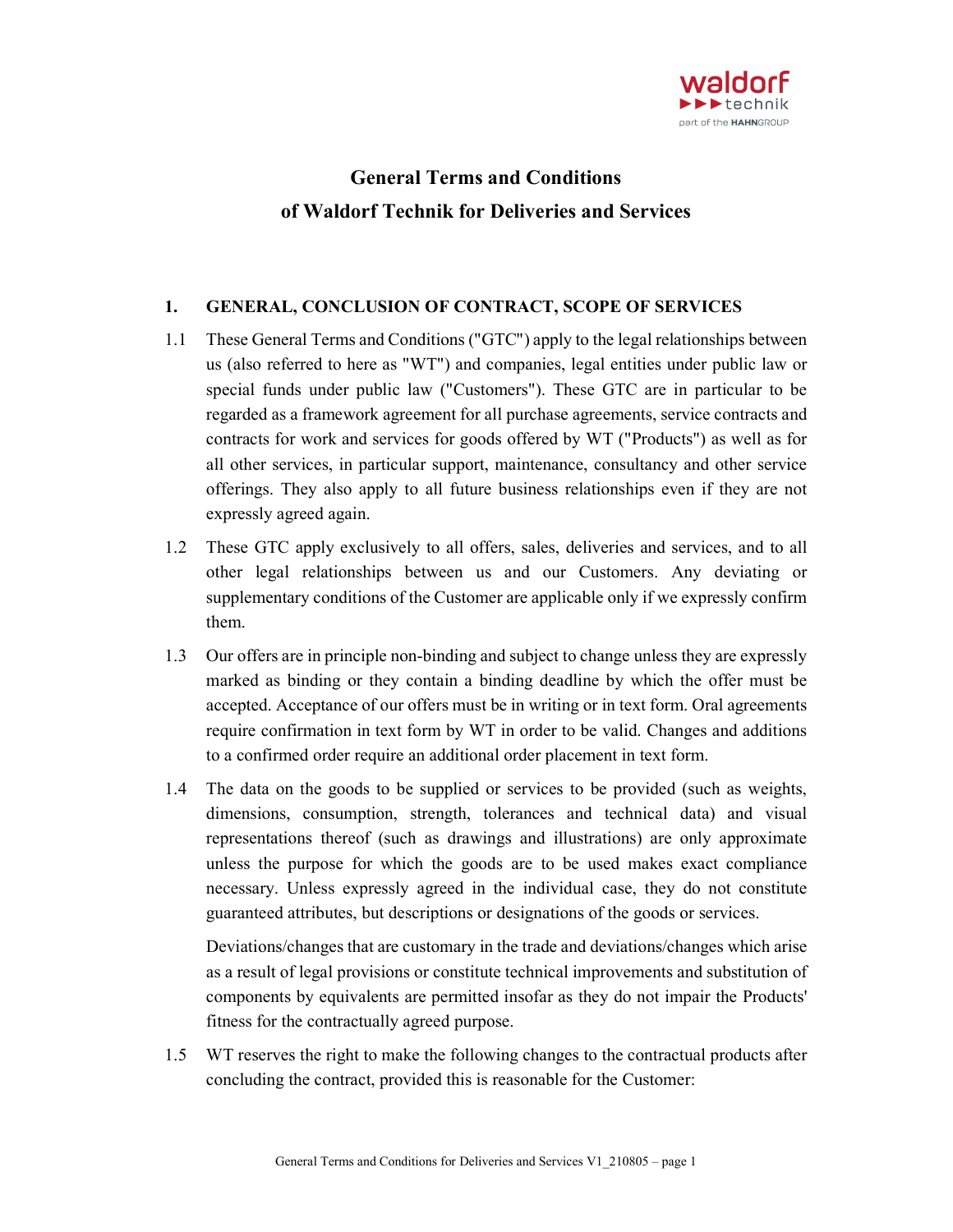

product modifications in the course of continuous product development and improvement; minor and insignificant deviations in colour, shape, design, dimensions, weight or quantity; deviations customary in the trade.

WT will inform the Customer in writing of all changes, additions or deletions that may become necessary during the processing of the order, which go beyond deviations/changes that are customary in the trade within the meaning of the aforementioned clause 1.5 of these GTC, such as for additional equipment, devices, tools, etc. required for the ordered Product's function. The change is deemed to have been approved by the Customer if WT has granted the Customer a reasonable period of time to make an express declaration together with the information; WT undertakes to specifically draw the Customer's attention to such consequence of the customer's conduct at the start of the time period.

1.6 The ownership right and copyright of drawings, plans, samples and other documents of a tangible and intangible nature, also in electronic form, will remain with WT, insofar as this has not been expressly agreed otherwise in the individual case. Documents may only be reproduced or made accessible to third parties with WT's prior written consent. The same applies to information and documents designated as confidential by the Customer.

#### 2. PRICES, PAYMENT TERMS

- 2.1 The prices and delivery options stated in our catalogues, printed matter, letters, etc. are subject to change; cost estimates are non-binding. The prices will apply without discounts or other rebates and, unless expressly agreed otherwise in the individual case, ex works/warehouse (EXW Incoterms 2020), excluding packaging, disposal costs, transport, insurance, assembly and commissioning, plus the applicable value added tax, customs duties and other public charges.
- 2.2 If the agreed prices are based on our list prices and the delivery/service is to take place more than four months after conclusion of the contract, the list prices valid at the time of delivery/service will apply. If special productions require the use of new technologies or processes and result in additional costs, WT is entitled to demand an adjustment of the agreed prices to the altered costs; delivery deadlines and terms of payment are to be redefined accordingly. This provision is applicable only if the order confirmation expressly refers to this possibility. In this case, the order confirmation describes the state of the art, which is the basis of the initial price.
- 2.3 In the absence of any agreements to the contrary, payments must be made immediately after invoicing without any deductions.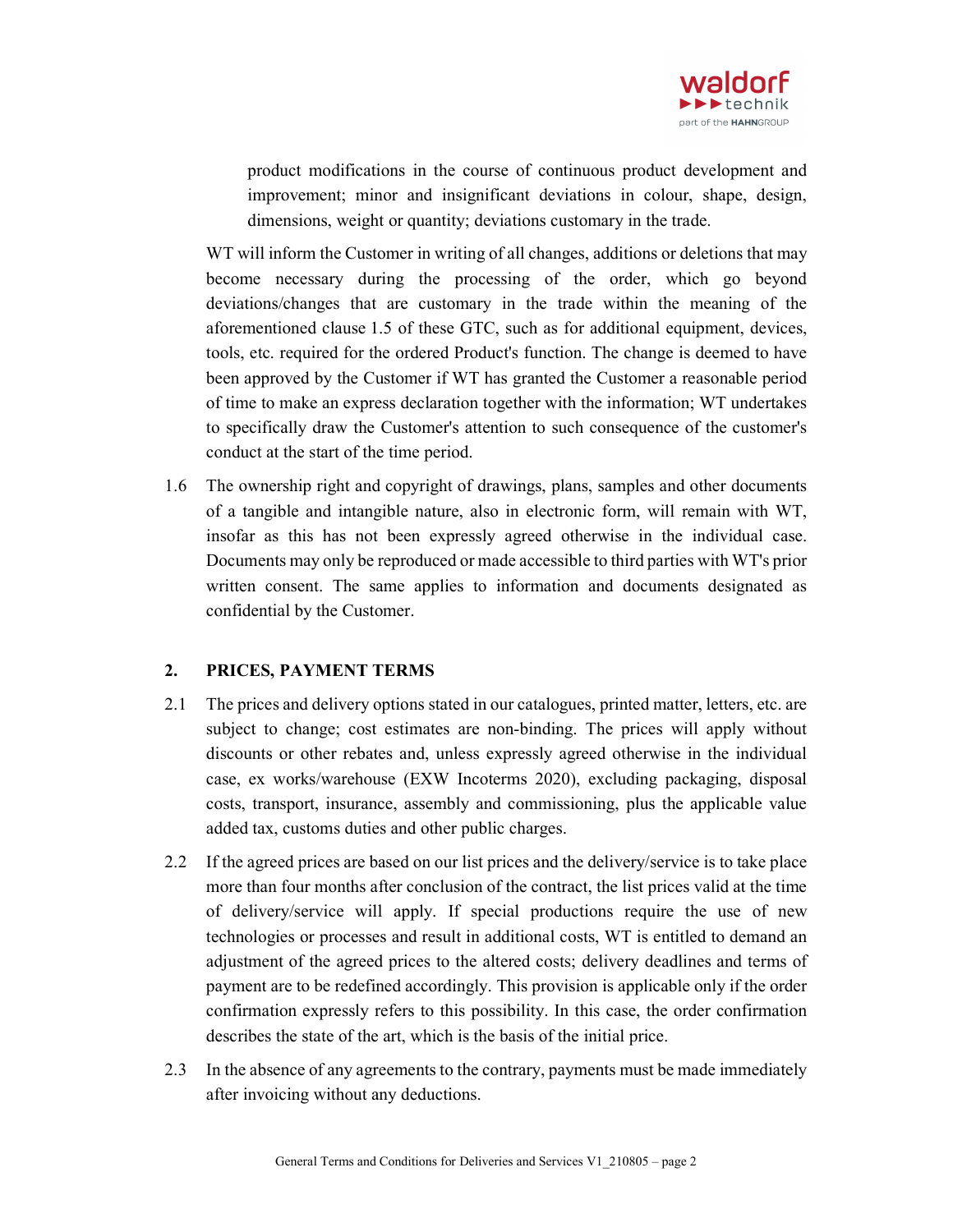

- In the case of orders for plants, machinery and machinery parts with a total price of less than  $\epsilon$  50,000.00, payments must be made as follows: for first order, advance payment or 30 days net, subject to a positive credit check, without deduction of discount. For subsequent orders, 30 days net after positive initial settlement, without deduction of discount, subject to a positive credit check.
- For orders not including construction services with a total price of more than  $\epsilon$  50,000.00, payments must be made as follows: 50 % immediately net after order confirmation, 40 % immediately after announcement of readiness for first approval at the Company Waldorf Technik (delivery shall take place after payment of the 2. partial invoice), 10 % after release or commissioning 30 days net, but late. 90 days after delivery, in each case without deduction of discount and subject to a positive credit check.
- For orders including construction services with a total price of more than  $\epsilon$  50,000.00, payments must be made as follows: 50 % immediately net after order confirmation, 40 % immediately after announcement of readiness for first approval at the Company Waldorf Technik (delivery shall take place after payment of the 2. partial invoice), 10 % after release or commissioning 30 days net, but late. 90 days after delivery, in each case without deduction of discount and subject to a positive credit check.
- For the provision of services and assembly work, WT is entitled to invoice part payments for partial services rendered. WT can make the continuation of the work dependent on the payment of these partial invoices, unless the Customer provides security for the amount invoiced.
- 2.4 If a fixed payment deadline is not met, default will occur without a reminder. In this case, WT is entitled to demand default interest at the statutory rate, unless WT proves a higher loss incurred as a result of default interest. WT reserves the right to assert further claims.
- 2.5 If the Customer is in default with an amount of at least 1/10 of the payment owed, the entire remaining amount will become due without reminder. If the Customer's buyer has paid for the Product in full or in part, WT's claim against the Customer becomes due immediately. The same will apply in the event of cessation of payments, application for the opening of insolvency proceedings against the Customer's assets or in the event of compulsory enforcement. The Customer is entitled only to rights of setoff, retention and refusal of performance against WT's claims if its counterclaims have been declared final and absolute or are undisputed by WT. The Customer may only exercise rights of retention and rights to refuse performance insofar as its counterclaim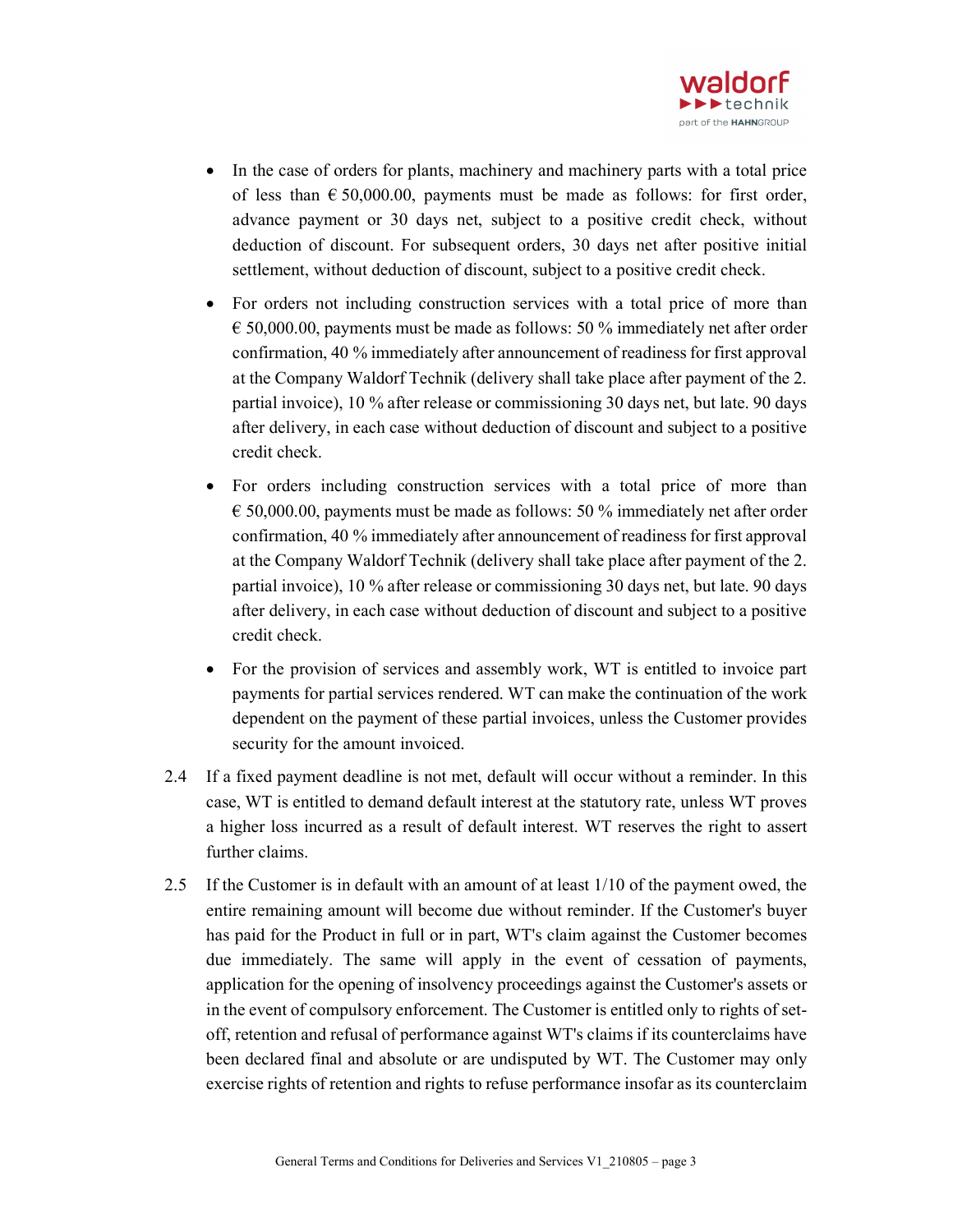

is based on the same contractual relationship. This will have no effect on the Customer's claims for defects.

- 2.6 WT is entitled to make the supply of outstanding goods and services dependent on advance payment or provision of a security if, after the contract has been concluded, it learns of circumstances which are likely to materially adversely affect the Customer's creditworthiness and which jeopardise the Customer's ability to pay WT's outstanding claims under the respective contractual relationship (including other individual orders under the same framework agreement).
- 2.7 In the absence of any other provision by the Customer, payments will be set off against the oldest outstanding invoice, including any associated ancillary costs.

#### 3. DELIVERY AND PERFORMANCE DEADLINES

- 3.1 WT's compliance with delivery/performance deadlines is subject to all technical issues having been clarified and the Customer having duly fulfilled all obligations incumbent upon it, such as providing the necessary technical information and documents, official certificates or permits as well as material aids, test material for trial runs, sample parts, machinery, machinery parts or tools that the Customer has to supply.
- 3.2 Unless otherwise agreed, sample parts (components) to be processed are ready for series production and have been supplied in sufficient quantities.
- 3.3 In the case of an agreed down-payment/advance payment, the agreed payment terms and other obligations must be fulfilled.
- 3.4 If the Customer does not fulfil the aforementioned prerequisites in due time, the delivery/performance periods will be extended or the delivery/performance deadlines will be postponed by the period of the delay for which the Customer is responsible plus a reasonable start-up period, or new delivery/performance periods or new delivery/performance deadlines will be agreed. This also applies if the Customer subsequently requests a change in the scope of the service and this change is associated with an additional expenditure of time.

This does not apply if WT is responsible for the delay.

- 3.5 Under no circumstances are delivery deadlines or delivery periods to be regarded as fixed, unless this is expressly agreed.
- 3.6 Insofar as WT does not expressly bear the procurement risk, the delivery is subject to WT having been supplied in a timely manner. This does not apply if WT is responsible for the non-supply or delay. The Customer will be informed of the services not being available without undue delay. The consideration will be refunded without undue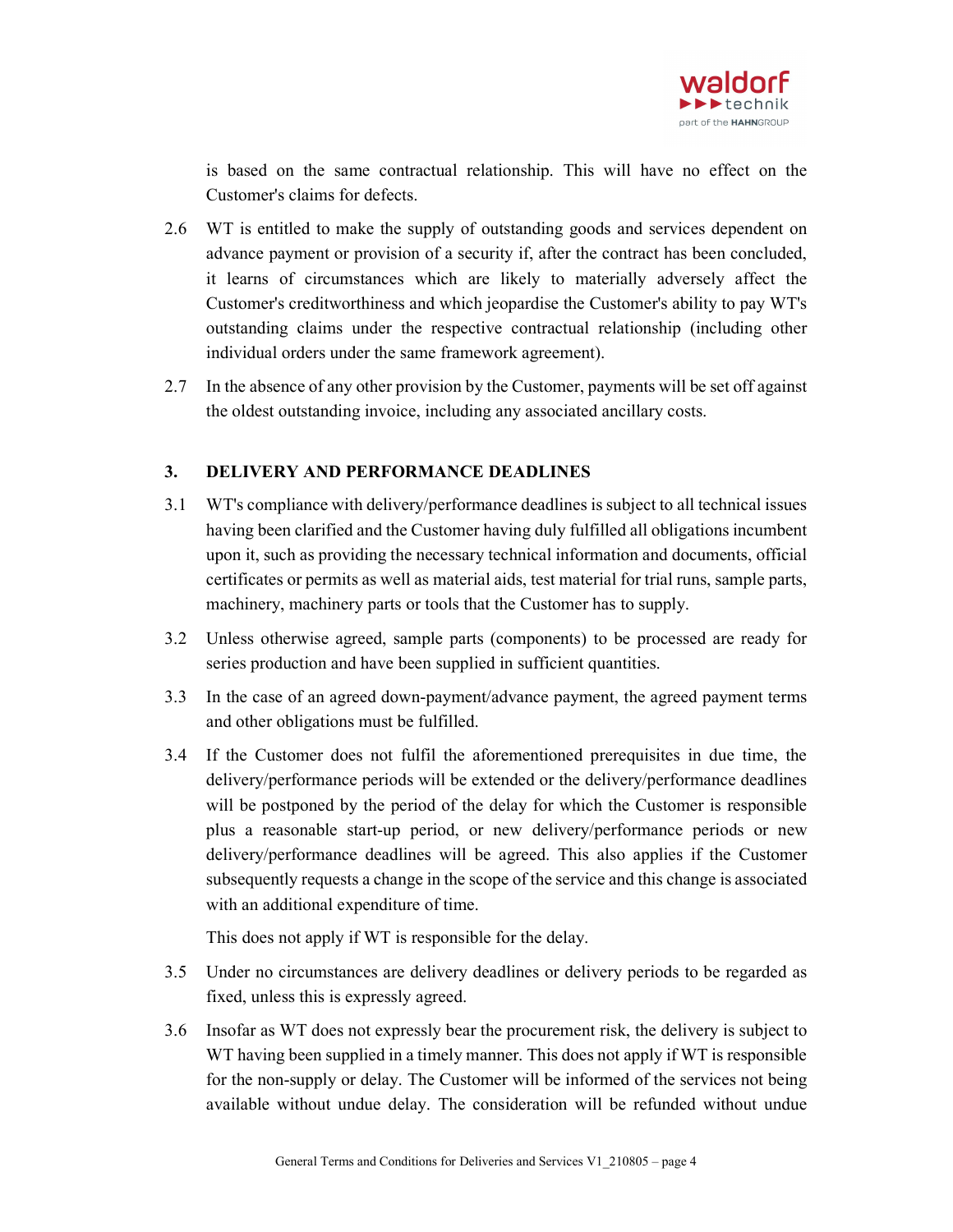

delay. WT will present the covering contract to the Customer and assign the resulting rights to it to the extent required without undue delay.

- 3.7 Delivery/performance deadlines or delivery/performance periods are deemed to have been met for supplies if the Product has left WT's factory by their expiry or notification that it is ready for shipment has been given, or, if the delivery/performance is delayed for reasons for which the Customer is responsible, upon notification that the Product is ready for shipment within the agreed period. If acceptance is required from the Customer, the acceptance date set by WT with reasonable notice or agreed with the Customer is decisive. The statutory provisions on default of acceptance and the following clause 3.11 will remain unaffected.
- 3.8 WT will not be liable for the impossibility of the delivery/performance or for delays in delivery/performance insofar as these are caused by force majeure or other events not foreseeable at the time the contract was concluded (e.g. operational disruptions of all types, pandemics including COVID-19, difficulties in procuring materials or energy, transport delays, strikes, legal lock-outs, lack of personnel, energy or raw materials, difficulties in obtaining the required official permits, official measures or the failure of suppliers or subcontractors to deliver, to deliver correctly or on time) for which WT is not responsible. If such events make the delivery or performance extremely difficult or impossible for WT and the impediment is not only temporary, WT is entitled to withdraw from the contract. Where impediments are temporary, the delivery/performance period will be extended or the delivery/performance deadlines will be postponed by the duration of the impediment plus a reasonable start-up period, or new delivery/performance periods or new delivery/performance deadlines will be agreed. Where the Customer cannot be reasonably expected to accept the goods or services owing to the delay, it may withdraw from the contract by sending WT a written declaration without undue delay.

WT will inform the Customer of an impediment to delivery/performance without undue delay after WT has become aware of it.

- 3.9 We will be in default only after a written reminder has been sent, even in the case of bindingly agreed periods and deadlines.
- 3.10 If WT is in default with a delivery or performance or if a delivery or performance becomes impossible for WT, regardless of the reason, and if WT should be liable for this, WT's liability is limited to damages in accordance with clause 7 .
- 3.11 If the Customer is in default with acceptance or culpably breaches other duties to cooperate, WT may demand that any losses which this may incur be reimbursed (including additional expenses). WT reserves the right to assert further-reaching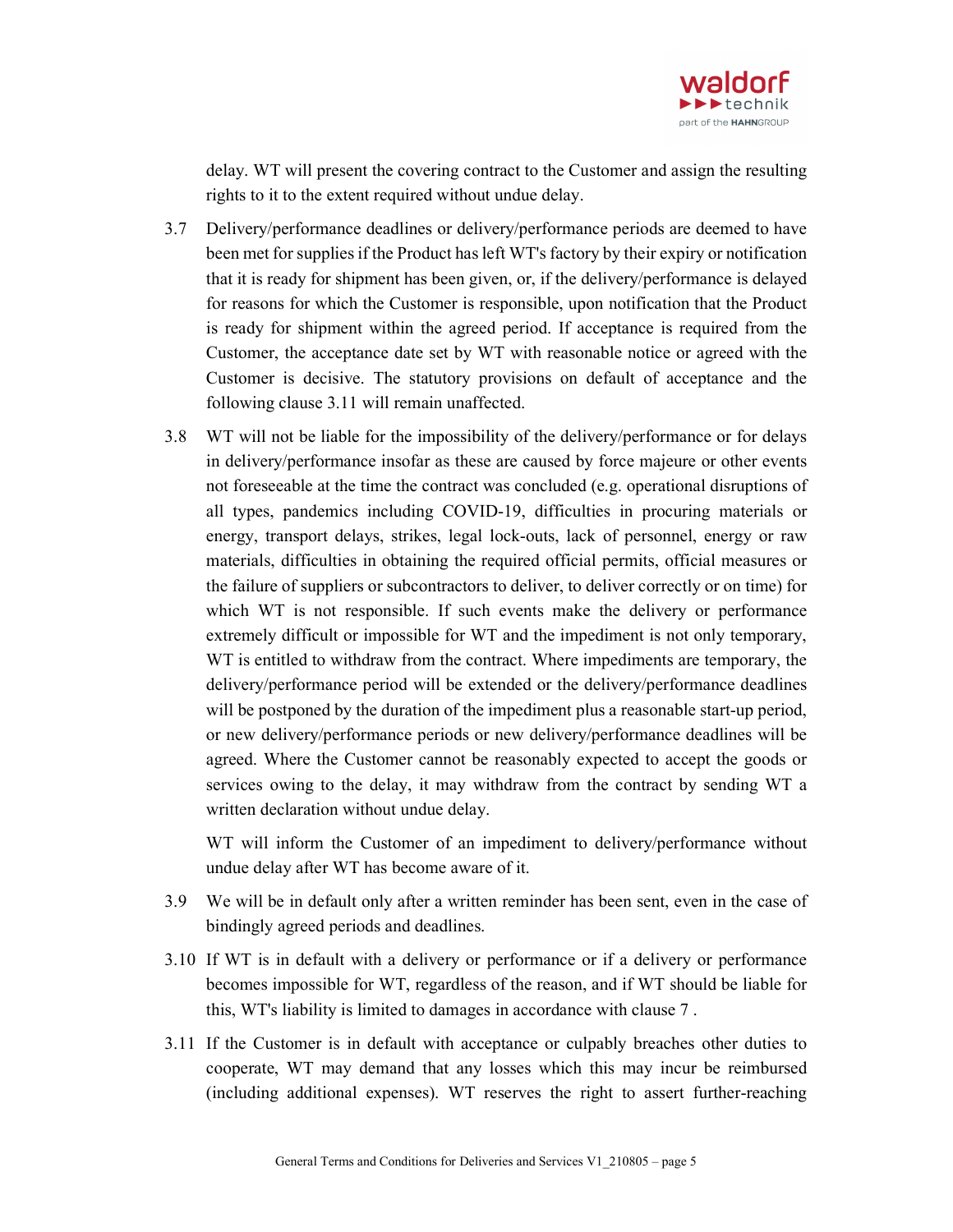

claims. The risk of accidental loss or accidental deterioration of a Product will pass to the Customer at the latest when it falls into default of acceptance. When default of acceptance occurs, the claims to which WT is entitled from the transaction will also become due. If the Customer falls into default of acceptance, WT is entitled to store the Product at the risk and expense of the Customer.

3.12 WT is entitled to partial deliveries and partial performances at any time if the partial delivery can be used by the Customer in the context of the contractual purpose, the delivery of the remaining ordered Products is ensured and the Customer does not incur any significant additional expenditure or additional costs as a result, unless WT expressly agrees to bear these costs.

#### 4. TRANSFER OF RISK, SHIPPING, TESTS, ASSEMBLY

4.1 The risk of accidental loss and accidental deterioration of the Products will pass to the Customer – even in the event of partial delivery – upon handover, in the event of sale by delivery to a place other than the place of performance upon delivery of the Products to the forwarding agent, the carrier or any other third party designated to carry out the shipment (FCA, FOB Incoterms 2020). This also applies to carriage paid delivery, loading onto our vehicles for the purpose of delivery, and in the event of self-collection by the Customer upon handover of the goods to the Customer. Unless otherwise agreed, the Customer or its forwarding agent, carrier or collector will be responsible for the safe loading, stowage and securing of the Products, and for their unloading.

If acceptance has been agreed, the risk will pass to the Customer with the (possibly fictitious) acceptance. For the time between the Customer obtaining possession and the acceptance, or in other cases in which the Customer obtains possession of the Products before the transfer of risk, the Customer undertakes to insure the Products at replacement value and already now assigns to WT the claim to the sum insured for damages.

4.2 The Products are generally installed by the Customer. The Customer must arrange for suitable lifting equipment for the installation in good time. If the parties have agreed on WT installing the Products, large plants/machinery including all accessories will be unloaded from the truck by a transport company instructed by WT, placed on armoured rollers, transported to the installation site and positioned at the installation site. All aids required for this (crane, forklift truck and armoured rollers) must be provided by the Customer in good time, unless otherwise agreed between the parties. Insofar as the parties have agreed on WT installing the Products, the Customer must in particular ensure that (i) the installation site is free of obstacles, (ii) if air cushions are used, the transport route does not exceed a length of 30 m and (iii) the transport route is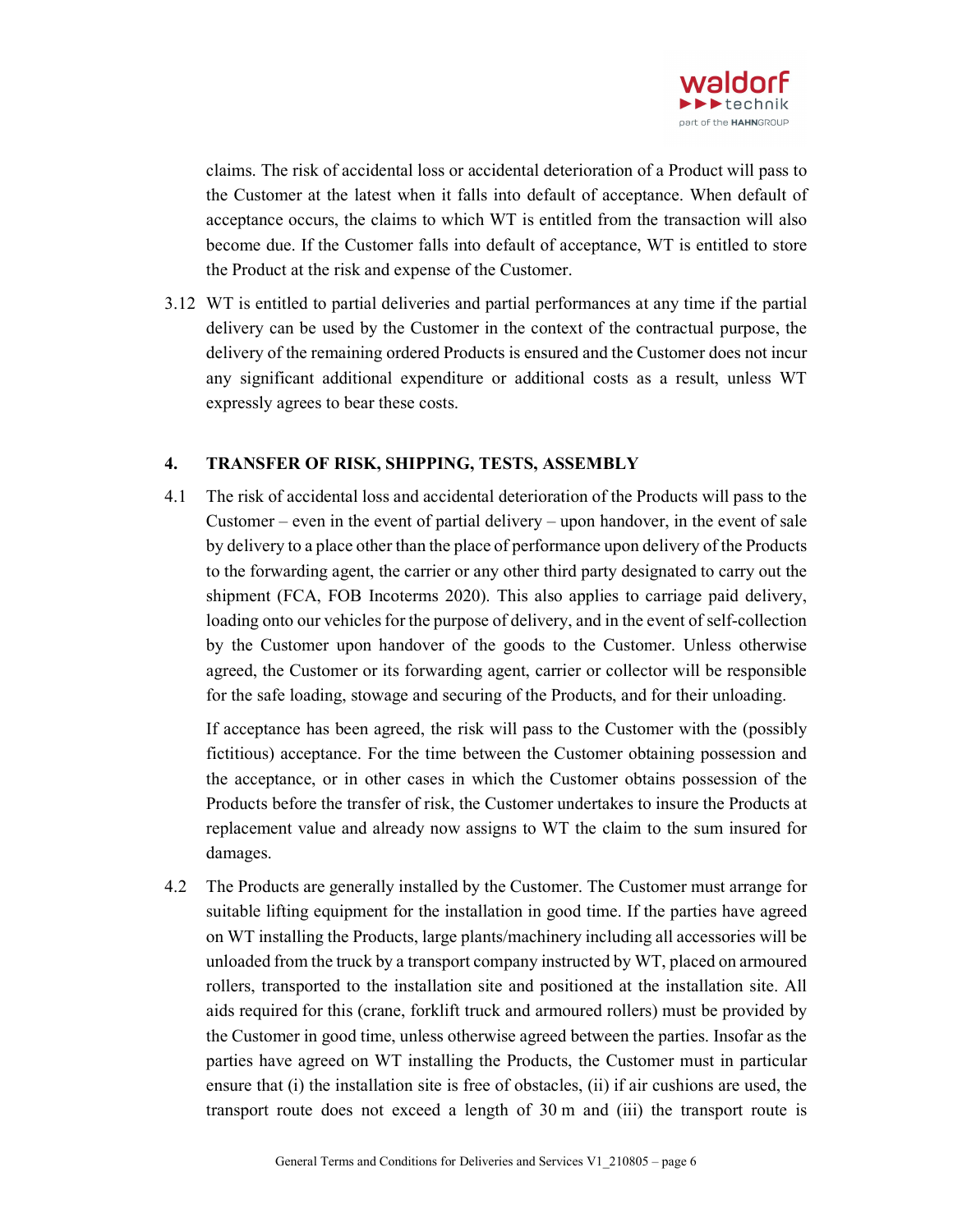

completely level and free of interfering contours. The lifting of the Products again at the installation site (for example, due to a plinth) by a special crane is not included in the scope of delivery.

- 4.3 Transport insurance will be taken out only at the request and expense of the Customer, unless expressly agreed otherwise in the individual case.
- 4.4 If delivery or performance and acceptance is delayed for reasons for which the Customer is responsible, the risk passes to the Customer upon notification that the Product is ready for shipment or ready to be accepted.
- 4.5 Unless WT has received special shipping requirements from the Customer or unless expressly agreed otherwise in the individual case, shipping will be carried out by Deutsche Post AG, a parcel service, Deutsche Bahn AG or by a forwarding agent, depending on the type, scope and expediency of the delivery, at WT's reasonable discretion and without liability for the type of shipping. The additional costs incurred by express mail or express delivery requested by the Customer will also be borne by the Customer.
- 4.6 The packaging will be determined by WT itself depending on the weight, volume, type and duration of transport of the Product, unless WT has received special packaging requirements from the Customer or unless expressly agreed otherwise in the individual case. WT is only required to dispose of packaging of any kind, in particular outer packaging and transport packaging, if and insofar as WT has a duty to do so due to mandatory public law provisions or if this has been expressly agreed in the individual case. This also applies if WT bears the costs of packaging or shipping.
- 4.7 The Customer must report any transport damage directly to the carrier without undue delay and inform WT. If WT has taken out transport insurance on behalf of the Customer, WT must be sent a statement from the carrier about the damage found without undue delay so that any claims can be asserted against the transport insurer.

Even if they show minor defects, the Customer must accept delivered Products without prejudice to its rights under clause 5.

4.8 If agreed between WT and the Customer, WT will test the delivery items before delivery. Subject to individual agreement with the buyer, only such Products are owed with which materials customary in the market can be processed in the size and condition stated in the specification.

For the delivery of test material, the Customer must observe WT's corresponding delivery instructions (delivery specifications for trial run material). WT is responsible for retaining and disposing of the sample material provided only to the extent that this is expressly stated in the order confirmation.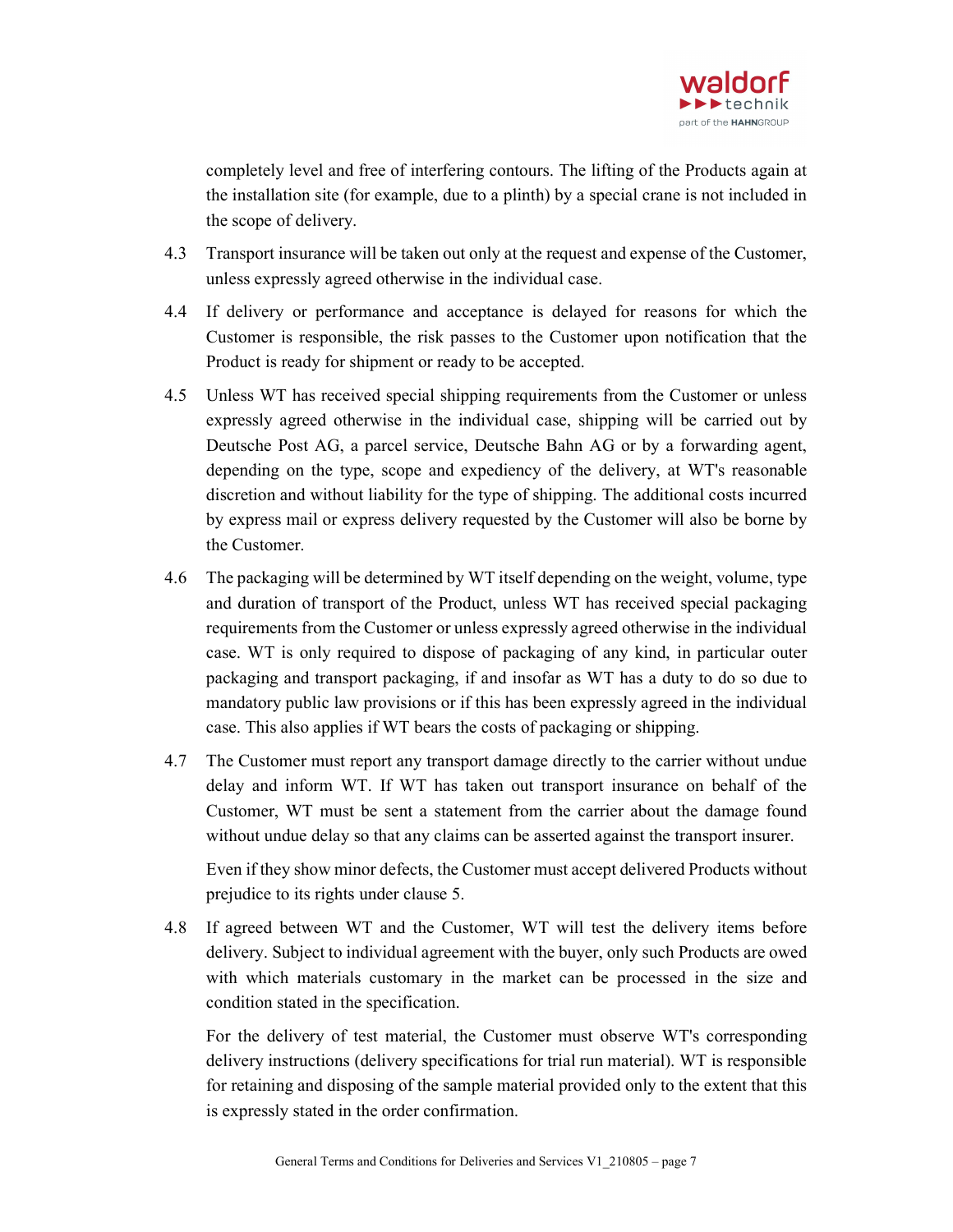

4.9 Assembly and service work, commissioning services and instruction of the Customer's operating personnel will be charged based on time and effort. Invoicing will be carried out in accordance with WT's currently applicable charge rates. The working hours, waiting times, travel times, expenses for daily allowance, costs for overnight stays as well as necessary outlays for fare and transport are calculated. The material used as well as other expenses for the consumption of materials will be charged according to the agreed prices in the absence of an agreement at reasonable prices.

If assigned assembly personnel cannot work for reasons for which WT is not responsible, the waiting time will be charged as working time. This also applies to quarantine measures ordered by the authorities. If, for reasons for which WT is not responsible, work has to be carried out at times or under circumstances that deviate from the contractually stipulated conditions, the Customer must additionally compensate the additional expenses caused by this. Insofar as the execution of work is requested at times or under circumstances that require collectively agreed surcharges (including for overtime), WT may charge surcharges on its hourly charge rates in the amount of the percentages applicable to WT under the collective agreement.

Instruction of operating personnel will be charged additionally even if assembly is included in the price.

#### 5. LIABILITY FOR DEFECTS

- 5.1 The Customer is required to inspect the delivered Products without undue delay after delivery and to report any defects.
- 5.2 The delivered Products are deemed to have been approved if WT, with regard to obvious defects, obvious shortages or other defects which were or would have been identifiable in the course of an immediate, careful inspection, has not received notification of the defect within 7 days of delivery of the product, or otherwise – in the case of unclear or hidden defects – within 7 days of the discovery of the defect or the time at which the defect was identifiable to the Customer in the course of normal use of the Product without closer inspection.
- 5.3 In the event of a justified complaint, the Customer will be entitled to two attempts to rectify defects or make a replacement delivery at WT's discretion free of charge within a reasonable period of time. Shortages will be delivered subsequently. If two attempts to rectify defects or make a replacement delivery within a reasonable period of time are unsuccessful, the Customer will be entitled to the statutory rights, subject to the provisions of clause 7. Subsequent performance will include neither removal of the defective item nor reassembly if WT was not originally required to carry out assembly.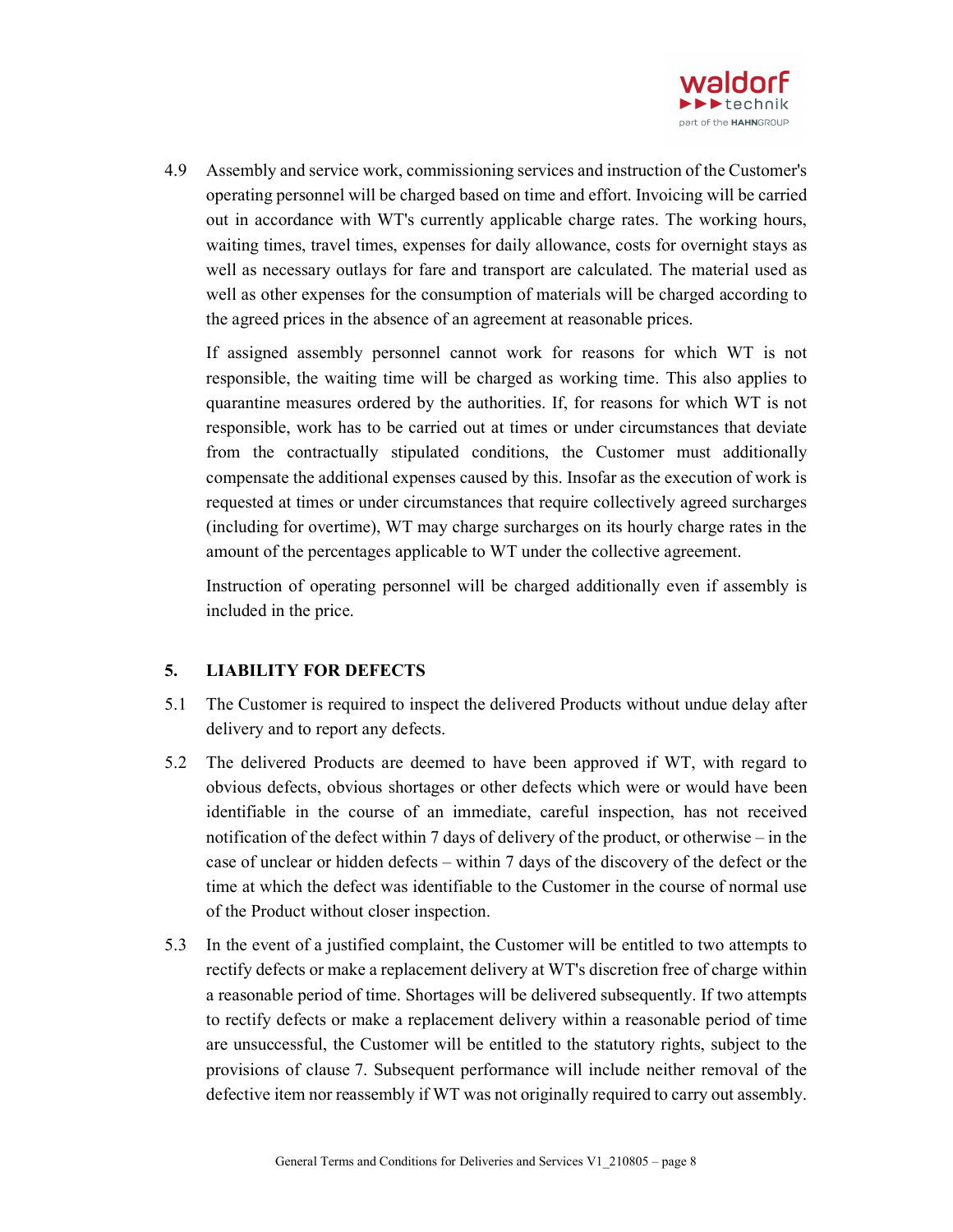

The expenses required for the purpose of inspection and subsequent performance, in particular transport, travel, labour and material costs (not: removal and assembly costs), insofar as these are not increased because the subject matter of the contract is located at a place other than our Customer's place of performance, will be borne by WT if there is actually a defect. Otherwise, WT may demand compensation from the Customer for the costs incurred by the unjustified request for rectification of the defect (in particular inspection and transport costs), unless the lack of defectiveness was not identifiable for the Customer.

WT can refuse to rectify defects or make a replacement delivery if the Customer does not fulfil its payment obligations towards WT to an extent that corresponds to the defect-free part of the service provided.

- 5.4 No warranty will be assumed, in particular, in the following cases: Unsuitable or incorrect use by the Customer or by third parties instructed by the Customer, in particular through the use of insufficiently qualified personnel, faulty assembly or commissioning, natural wear and tear (wearing parts), faulty or negligent handling, improper maintenance, unsuitable operating materials, defective construction work, unsuitable construction land, chemical, electrochemical or electrical influences, provided WT is not responsible for these circumstances.
- 5.5 WT is also not required to provide a warranty insofar as defects of Products are based on defective materials supplied by the Customer or insofar as defects of Products are based on the fact that the Customer has prescribed the execution of the order according to construction plans of third parties.
- 5.6 A delivery of used Products agreed with the Customer in the individual case is made to the exclusion of any warranty, unless WT has caused the defect intentionally or through gross negligence or has fraudulently concealed the defect.
- 5.7 The warranty period will be a maximum of 5000 operation hours or 12 months (whichever comes first), excluding wear parts. The warranty period will commence upon the date of successful commissioning of the system, but no later than 4 weeks from date of delivery. Replaced parts will become our property and must be sent to us at our request.
- 5.8 The right of recovery in accordance with sections 445a, 445b German Civil Code (BGB) is excluded, unless WT has caused the defect intentionally or by gross negligence or has fraudulently concealed the defect.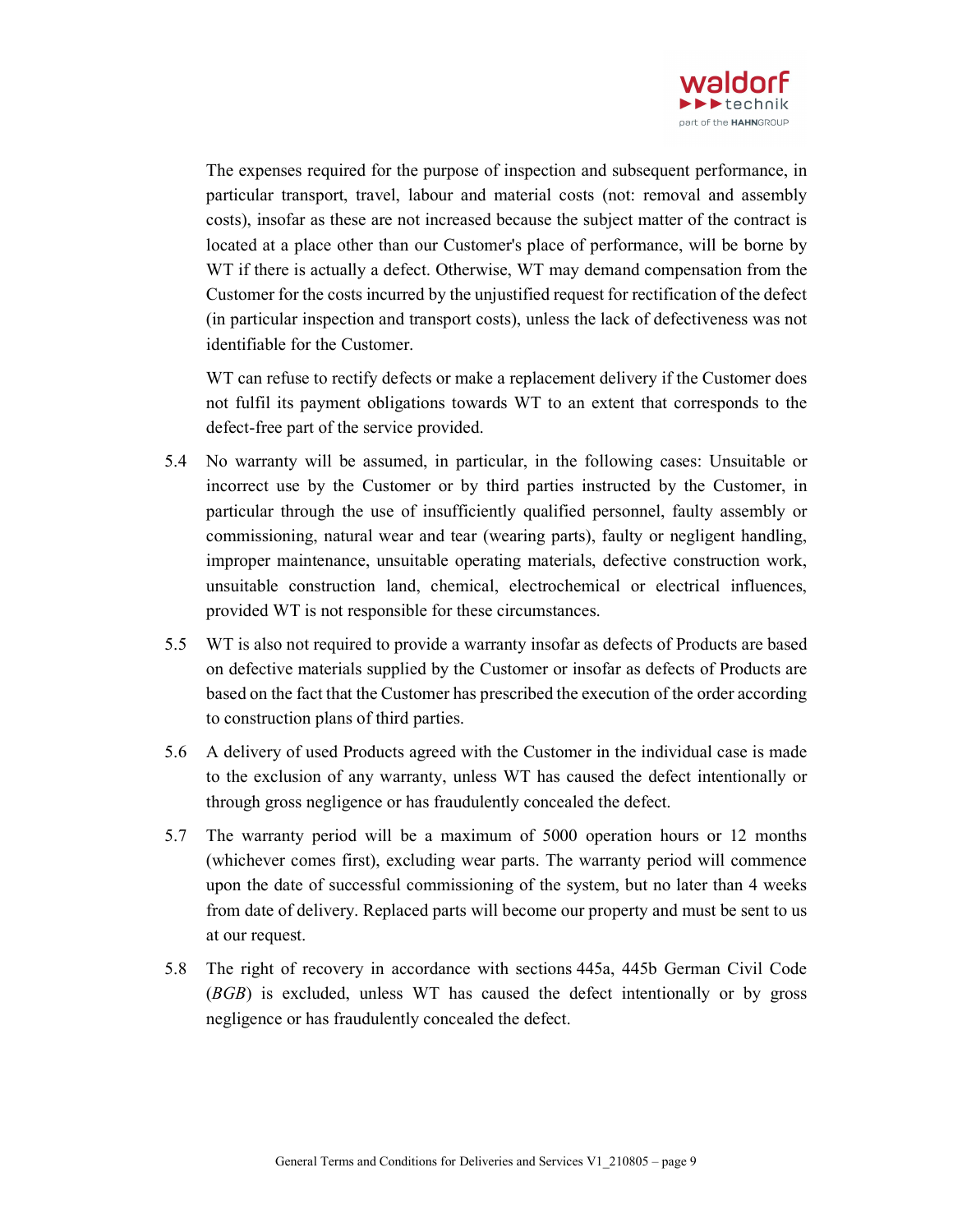

### 6. LIABILITY FOR LEGAL DEFECTS

- 6.1 If the Customer instructs WT to execute the order according to certain specifications, the Customer is responsible for ensuring that this does not violate third parties' property rights. The Customer thereby indemnifies WT against any third-party claims; the Customer also bears the costs of any defence measures, including legal disputes.
- 6.2 If the Products delivered by WT infringe a third-party industrial property right or copyright, WT will, at its discretion and at its cost, modify or replace the Products delivered by WT so that the third-party rights are no longer infringed, but the Products delivered by WT continue to satisfy the contractually agreed functions, or procure the right of use for the Customer by concluding a licence/user agreement. If WT does not manage to do this within a reasonable time period, the Customer may withdraw from the contract or make a reasonable reduction to the purchase price. Any damages claims on the part of the Customer are subject to the limitations of clause 7.

#### 7. LIABILITY FOR DAMAGES

- 7.1 WT's liability for damages only in the event of slightly negligent breaches of duty and subject to the exceptions in the following clause  $7.2 -$  is limited as follows: (i) in the event of a breach of material duties (cardinal duties), WT's liability is limited to the amount of the damage typically foreseeable at the time the contract is concluded; (ii) WT is not liable in the event of breaches of minor duties. Cardinal duties are contractual duties where compliance is indispensable to proper performance of the contract and where the Customer is entitled to rely on such duties being complied with. Liability for loss of profit, production downtime or indirect damage is excluded.
- 7.2 The above limitation of liability does not apply to instances of mandatory statutory liability, particularly in accordance with the German Product Liability Act  $(ProdHaffG)$ , in the event of assumption of a warranty or of a procurement risk, or to any damage resulting from injury to life, limb or health.

## 8. RETENTION OF TITLE

- 8.1 WT reserves the title to the delivered Products until all claims of WT against the Customer arising from the business relationship, including future claims arising from contracts concluded simultaneously or subsequently, have been paid in full. This will also apply when individual or all of WT's claims have been included in a current invoice and the balance has been struck and acknowledged.
- 8.2 The Customer is entitled to resell or process Products acquired subject to retention of title in the ordinary course of business; however, the Customer hereby assigns to WT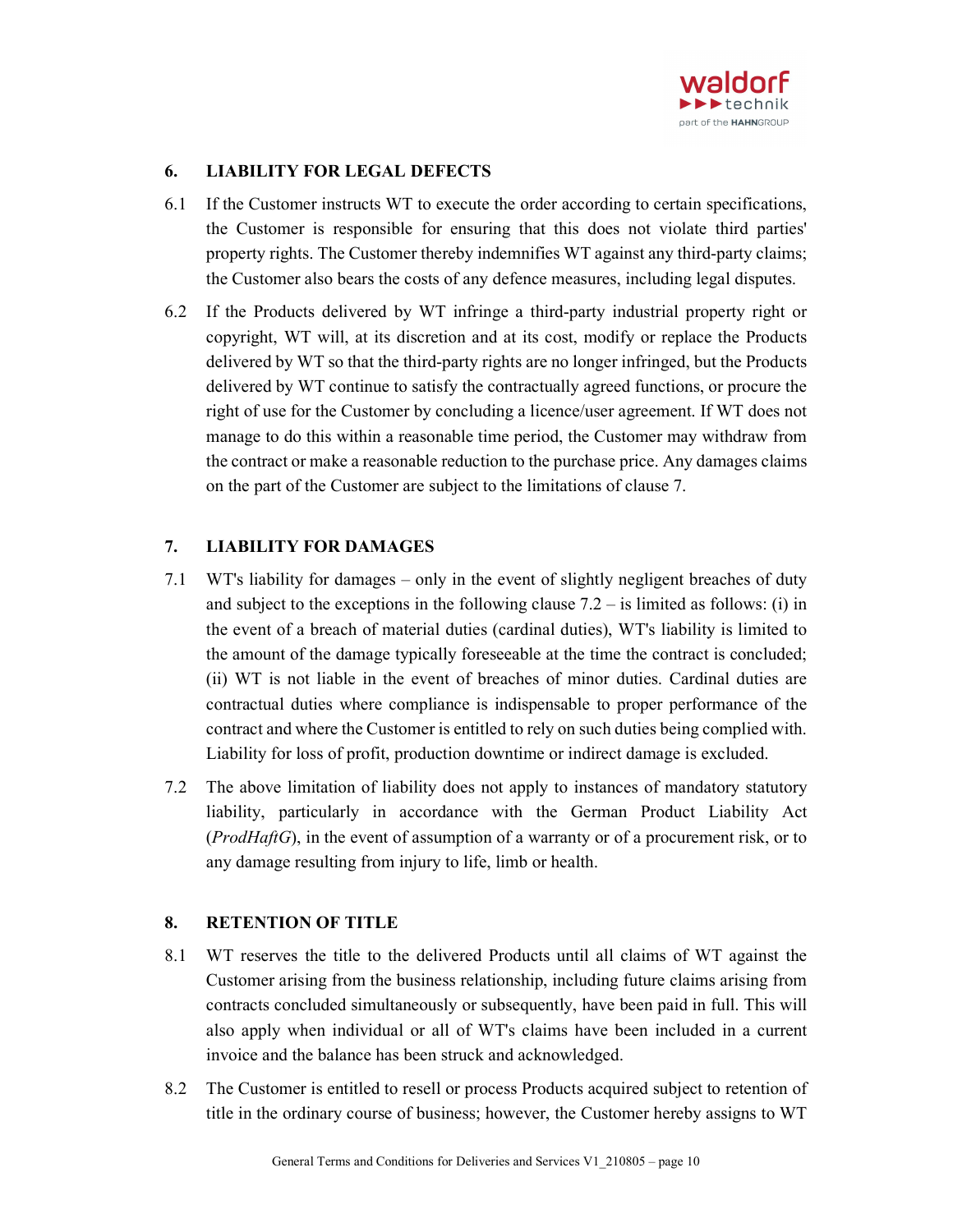

all claims arising from the resale or processing against its buyers or third parties, regardless of whether the delivered Products were resold processed or unprocessed, in the amount of the final invoice (including VAT) agreed with WT. WT hereby accepts the assignment. The Customer will remain authorised to collect the claim even after it has been assigned. This does not affect WT's authority to collect the claim itself. However, WT will not collect the claim as long as the Customer meets its payment obligations and is not in default with payment, and as long as no application is filed for the opening of insolvency proceedings and payments have not stopped. However, where such case occurs, WT may demand that the Customer notify WT of the claims assigned and their debtors, that it provide WT with whatever details are required to collect the claims, hand over to WT the associated documents and notify the debtors (third parties) of the assignment.

- 8.3 Any processing, combining, mixing, blending or altering of the Products subject to retention of title by the Customer will always be carried out on WT's behalf. If a Product is processed, combined, mixed or blended with other items which do not belong to WT, WT will acquire co-title in the new item in the ratio of the value of the Product (final invoice amount including VAT) compared with the other processed items at the time of processing, combining, mixing or blending. The same incidentally also applies to the item created through processing, combining, mixing, blending or alteration as to the Products delivered subject to retention of title. If the combining/mixing process takes place in such a way that the Customer's item must then be regarded as the principal item, then it is deemed agreed that the Customer will transfer co-title to WT pro rata. The Customer will hold the sole title or co-title thus generated in custody on WT's behalf free of charge.
- 8.4 WT is entitled to insure the Product against theft, breakage, fire, water and/or other damage at the Customer's expense if the Customer has not provided evidence that it has taken out such insurance itself.
- 8.5 In the event of conduct in breach of contract by the Customer, in particular default of payment, WT will be entitled to repossess the Products – after issuing a written reminder and withdrawing from the contract – and the Customer will expressly be required to surrender these.
- 8.6 The Products which are subject to retention of title may not be pledged to third parties or assigned as collateral until the secured claims have been paid in full. The Customer must inform WT in writing without undue delay if third parties assert rights to Products delivered subject to retention of title so that WT can, if necessary, initiate third-party proceedings instituted to prevent execution of a judgment pursuant to section 771 German Code of Civil Procedure (ZPO).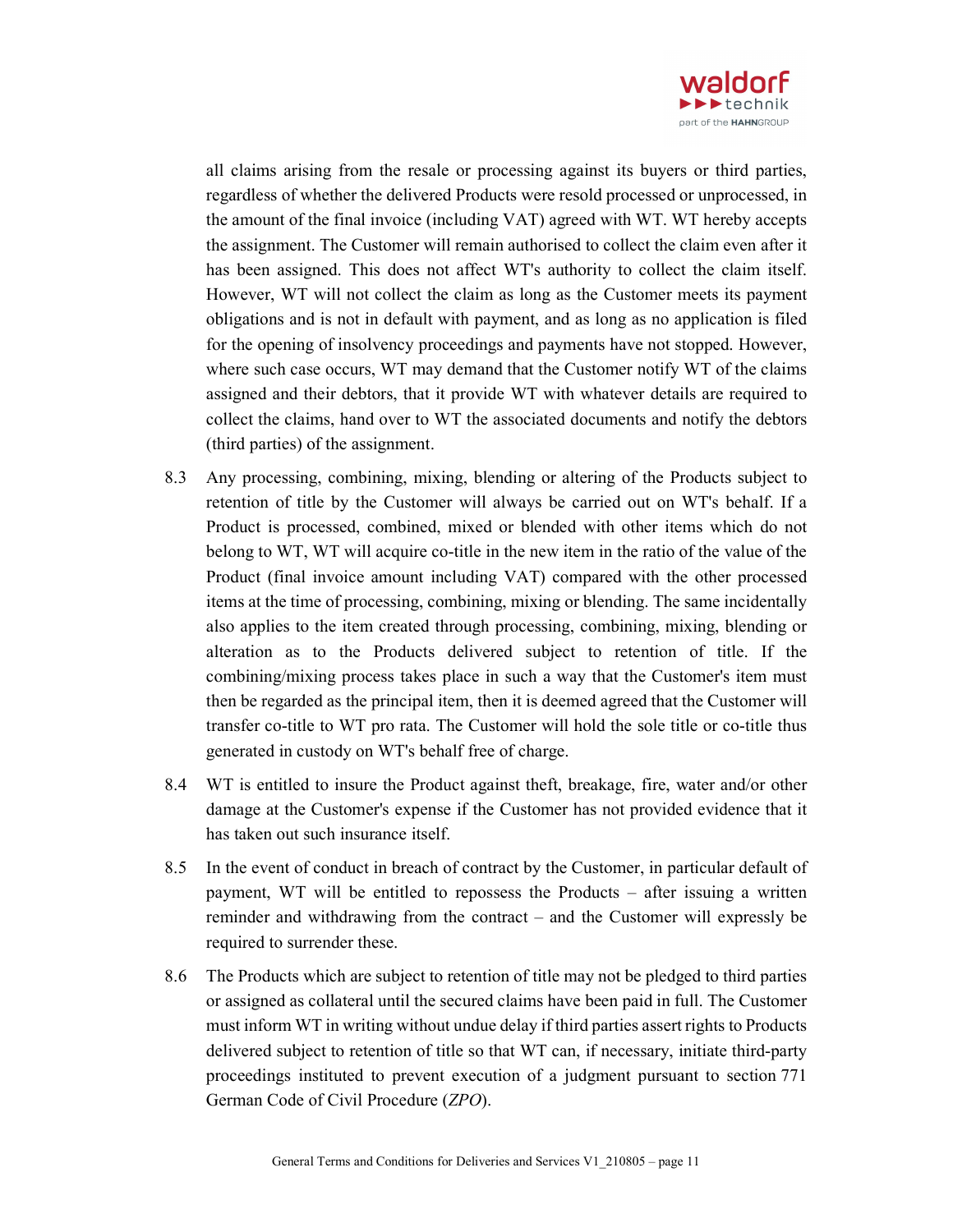

### 9. LICENSING OF SOFTWARE

- 9.1 To the extent that software is included in the scope of delivery, the Customer is granted a non-exclusive, non-transferable, non-sublicensable, worldwide right, limited to the purposes contractually agreed upon by the parties, to use the delivered software including its documentation on or for the Product intended for it, upon full payment of the respective agreed remuneration. Use of the software on other (possibly also additional) products or systems is not covered by the rights granted to the Customer. In principle, the Customer is also not entitled to receive the associated object or source code, unless its provision to the Customer was separately agreed in writing.
- 9.2 Unless expressly agreed otherwise, the software delivered by WT is standard software which was not tailored or adjusted to meet the specific needs of the Customer. Therefore, the provisions of the purchase agreement generally apply to the supply of the software by WT.
- 9.3 In the case of software from third-party manufacturers/upstream suppliers, WT will only provide the Customer with the original user documentation of the respective manufacturer/upstream supplier. WT is not required to deliver any additional documentation. Documentation can also be provided online (e.g. as an online help page).
- 9.4 If software from a third-party manufacturer/upstream supplier forms part of the service owed by WT, the Customer may also only use such software in accordance with the terms of licence/use of the respective manufacturer/upstream supplier; on request by WT, it must confirm its acceptance of these terms, also in relation to the respective manufacturer/upstream supplier, in writing. These terms of licence/use will be provided to the Customer on request even before conclusion of the contract.
- 9.5 All rights to the software and the documentation, including copies, not expressly transferred to the Customer by WT within the context of this clause 9 will remain with WT or the manufacturer/upstream supplier of the software.
- 9.6 The Customer undertakes, in particular, not to modify, reproduce or create derivative works of the software, not to rent it out, make it publicly available or otherwise distribute it without WT's express consent. The Customer may only perform the acts referred to in section 69d German Act on Copyright and Related Rights (UrhG) under the circumstances described therein and may not otherwise reverse engineer, decompile, disassemble or otherwise use the software to create other software products or attempt to reveal the source code, system architecture or algorithms of the software. The Customer must also install all software updates provided free of charge by WT or the respective manufacturer/upstream supplier. The Customer undertakes not to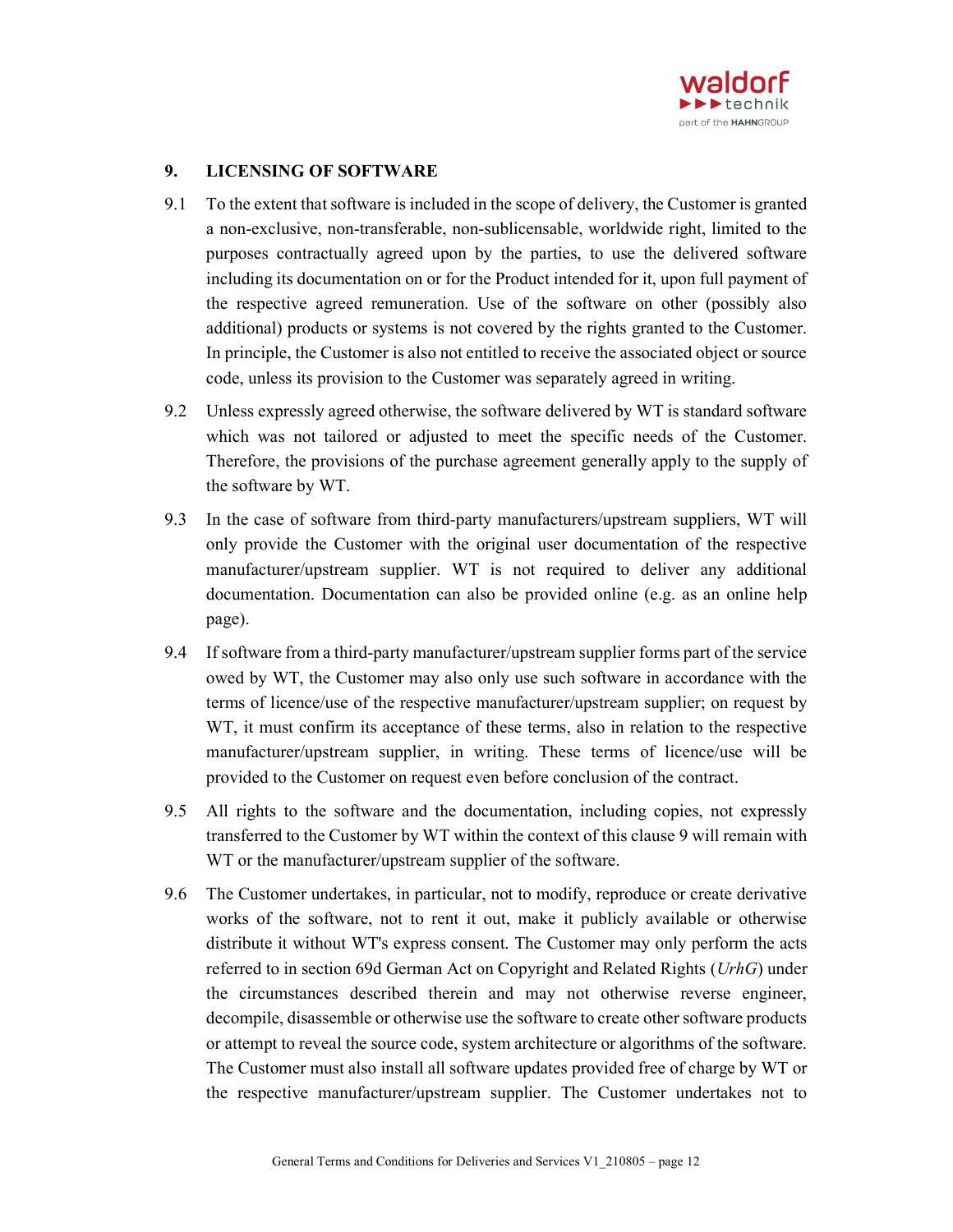

remove or to alter manufacturer's data, in particular copyright marks, without WT's prior express consent.

- 9.7 The software delivered by WT may contain other software that is subject to an "open source" or "free software" licence ("Open Source Software"). WT is entitled to include the Open Source Software in the software and the Customer is entitled to use it as part of the software. However, the rights of use granted within the framework of this clause 9 do not apply to the Open Source Software contained in the software. Instead, the terms of the respective open source software licence apply to the Open Source Software. No provision contained in these GTC limits the rights of the Customer under an open source software licence or grants the Customer rights that conflict with or supersede an open source software licence. In certain cases, WT is required, in accordance with the terms of licence of the respective Open Source Software, to provide the Customer with copies of the source codes of Open Source Software, the applicable terms of licence and/or other information. In such case, the Customer may obtain these copies of the relevant Open Source Software, licence terms and/or other information by sending a request to WT.
- 9.8 If the Customer declares withdrawal from the contract, the Customer's right to use software licensed or otherwise provided by WT will end. Within the context of the retransfer, the Customer must, at WT's discretion, (i) return all software, including any copies made, to WT, or (ii) destroy it and confirm this in writing to WT.

#### 10. CONFIDENTIALITY, REVERSE ENGINEERING

- 10.1 The Customer will treat all documents or other information provided to it by WT as confidential. This also applies if the information does not meet the requirements of a trade secret within the meaning of section 2 German Trade Secrets Act (*GeschGehG*)
- 10.2 This does not apply to the extent the information was independently developed by the Customer, transmitted to it by third parties without breach of a confidentiality obligation, is in the public domain or the Customer is required to disclose it due to a statutory, official or court order.
- 10.3 Reverse engineering regarding products or services delivered by WT within the meaning of section 3 German Trade Secrets Act (GeschGehG) is prohibited.

#### 11. DATA PROTECTION

11.1 The parties will process personal data exchanged within the framework of the business relationship in accordance with the applicable provisions of data protection law, in particular the General Data Protection Regulation (EU) 2016/679 (GDPR).